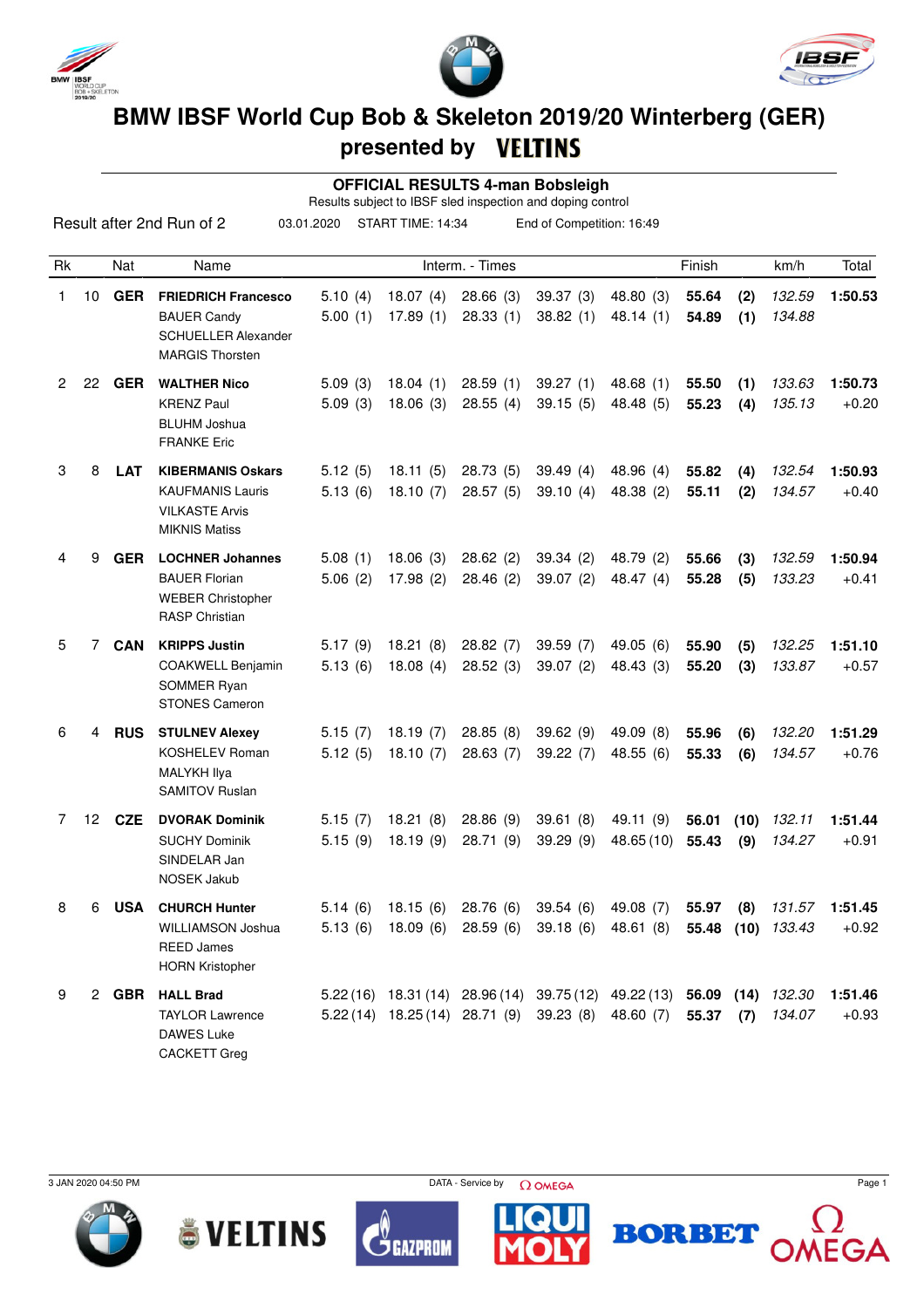





## **BMW IBSF World Cup Bob & Skeleton 2019/20 Winterberg (GER) presented by**

 **OFFICIAL RESULTS 4-man Bobsleigh**

Results subject to IBSF sled inspection and doping control

| 03.01.2020<br>START TIME: 14:34<br>End of Competition: 16:49<br>Result after 2nd Run of 2 |       |                  |                                                                                                                 |                       |                      |                                                           |                                                                                                                                               |                                                |                          |             |                  |                    |
|-------------------------------------------------------------------------------------------|-------|------------------|-----------------------------------------------------------------------------------------------------------------|-----------------------|----------------------|-----------------------------------------------------------|-----------------------------------------------------------------------------------------------------------------------------------------------|------------------------------------------------|--------------------------|-------------|------------------|--------------------|
| Rk                                                                                        |       | Nat              | Name                                                                                                            |                       |                      | Interm. - Times                                           |                                                                                                                                               |                                                | Finish                   |             | km/h             | Total              |
| 10                                                                                        | 20    | <b>KOR</b>       | <b>SUK Youngjin</b><br><b>KIM Daehwan</b><br>KIM Kyunghyun<br><b>KANG Han</b>                                   | 5.30 (21)<br>5.29(20) |                      | 18.45 (21) 29.07 (20)                                     | 18.35 (18) 28.87 (17) 39.48 (17) 48.81 (14)                                                                                                   | 39.77 (16) 49.19 (11)                          | 56.01<br>55.52(11)       | (10)        | 133.28<br>134.78 | 1:51.53<br>$+1.00$ |
| 11                                                                                        | 15    | <b>FRA</b>       | <b>HEINRICH Romain</b><br><b>ALAIS Alan</b><br><b>HAUTERVILLE Dorian</b><br><b>BOUTHERIN Jeremie</b>            | 5.19(11)              | 18.23 (12) 28.71 (9) | $5.22(16)$ 18.32(16) 28.95(12)                            | 39.29(9)                                                                                                                                      | 39.75 (12) 49.26 (16)<br>48.63 (9)             | 56.16<br>55.41           | (16)<br>(8) | 132.25<br>134.27 | 1:51.57<br>$+1.04$ |
| 12                                                                                        | 5     | <b>RUS</b>       | <b>GAITIUKEVICH Rostislav</b><br><b>ZAYTSEV Aleksey</b><br>KONDRATENKO Vasiliy<br><b>KAZANTSEV Andrey</b>       | 5.08(1)<br>5.10(4)    | 18.05(2)<br>18.08(4) | 28.69(4)<br>28.65(8)                                      | 39.49(4)<br>39.33 (11)                                                                                                                        | 49.02 (5)<br>48.75 (12)                        | 55.96<br>55.68           | (6)<br>(16) | 131.19<br>131.96 | 1:51.64<br>$+1.11$ |
| 13                                                                                        | 19    | <b>GBR</b>       | <b>DEEN Lamin</b><br><b>BUTTERWORTH Oliver</b><br>SIMONS Ben<br>LETTS Ryan                                      | 5.21(13)              | 18.28 (11)           |                                                           | 28.90 (10) 39.68 (10) 49.14 (10)<br>$5.18(10)$ $18.20(10)$ $28.76(14)$ $39.45(16)$ $48.88(17)$                                                |                                                | 55.98<br>55.67           | (9)<br>(15) | 132.89<br>133.72 | 1:51.65<br>$+1.12$ |
| 14.                                                                                       | 13    | KOR              | <b>WON Yunjong</b><br><b>KIM Jinsu</b><br>LEE Gyeongmin<br>CHAE Byungdo                                         |                       | $5.20(12)$ 18.21(11) | 28.74 (12)                                                | 5.23 (19) 18.31 (14) 28.96 (14) 39.71 (11) 49.20 (12)<br>39.39 (13)                                                                           | 48.82 (15)                                     | 56.08 (13)<br>55.63      | (13)        | 131.91<br>133.03 | 1:51.71<br>$+1.18$ |
|                                                                                           | 15 17 | <b>SUI</b>       | <b>ROHNER Timo</b><br><b>FAESSLER Adrian</b><br><b>LEIMGRUBER Roger</b><br><b>GIUMMA Maruan</b>                 | 5.24(20)              |                      | 18.34 (19) 29.00 (18)<br>$5.28(19)$ 18.37 (20) 28.93 (20) |                                                                                                                                               | 39.75 (12) 49.23 (14)<br>39.53 (20) 48.90 (18) | 56.12 (15)<br>55.68      | (16)        | 132.59<br>134.42 | 1:51.80<br>$+1.27$ |
| 16                                                                                        | 18    | <b>ROU</b>       | <b>TENTEA Mihai Cristian</b><br><b>DOBRE Raul Constantin</b><br>DAROCZI Ciprian Nicolae<br><b>RADU Cristian</b> |                       |                      |                                                           | $5.20(10)$ 18.30 (13) 28.99 (17) 39.79 (18) 49.30 (18)<br>5.21 (13) 18.24 (13) 28.77 (15) 39.44 (15) 48.86 (16)                               |                                                | 56.22 (17)<br>55.69 (18) |             | 132.06<br>133.63 | 1:51.91<br>$+1.38$ |
| 16                                                                                        | 3     | <b>NED</b>       | de BRUIN Ivo<br><b>DUMAS Joost</b><br><b>VEENKER Dennis</b><br>FRANJIC Janko                                    | 5.20(10)              |                      |                                                           | 18.27 (10) 28.92 (11) 39.79 (18) 49.32 (19)<br>5.23 (17) 18.28 (16) 28.81 (16) 39.40 (14) 48.79 (13) 55.65 (14) 132.98                        |                                                | 56.26                    | (18)        | 131.05           | 1:51.91<br>$+1.38$ |
|                                                                                           |       | 18 14 <b>MON</b> | <b>RINALDI Rudy</b><br>RIOU Antoine<br><b>DEMARTHON Thibault</b><br><b>VAIN Boris</b>                           |                       |                      |                                                           | 5.21 (13) 18.29 (12) 28.95 (12) 39.75 (12) 49.29 (17) 56.26 (18) 131.09<br>5.26(18) 18.35(18) 28.92(19) 39.51(19) 48.90(18) 55.71 (19) 133.53 |                                                |                          |             |                  | 1:51.97<br>$+1.44$ |